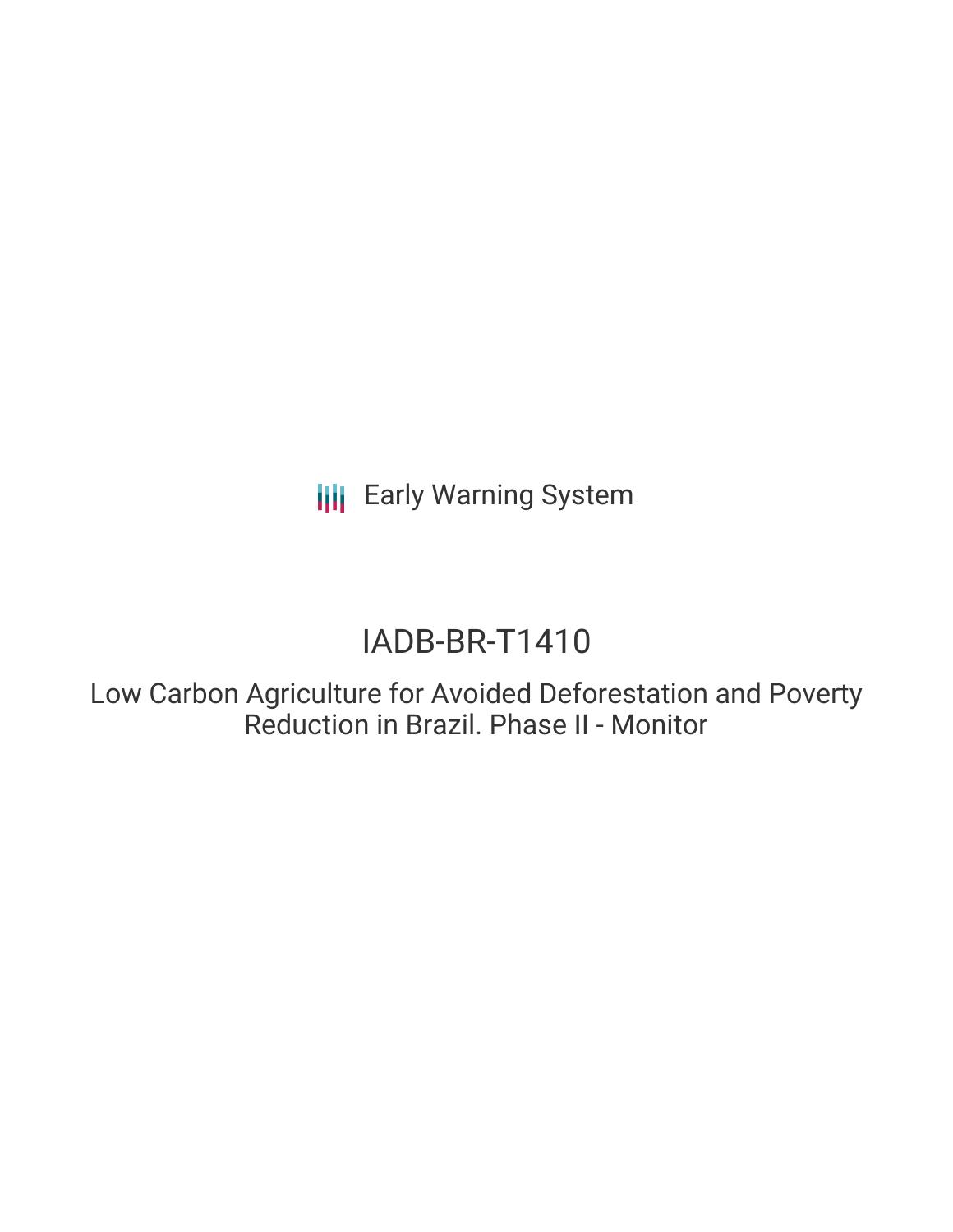

#### **Quick Facts**

| <b>Countries</b>               | <b>Brazil</b>                                   |
|--------------------------------|-------------------------------------------------|
| <b>Financial Institutions</b>  | Inter-American Development Bank (IADB)          |
| <b>Status</b>                  | Approved                                        |
| <b>Bank Risk Rating</b>        | C                                               |
| <b>Voting Date</b>             | 2019-06-28                                      |
| <b>Sectors</b>                 | Agriculture and Forestry, Technical Cooperation |
| <b>Investment Type(s)</b>      | Loan                                            |
| <b>Investment Amount (USD)</b> | $$1.50$ million                                 |
| Loan Amount (USD)              | \$1.50 million                                  |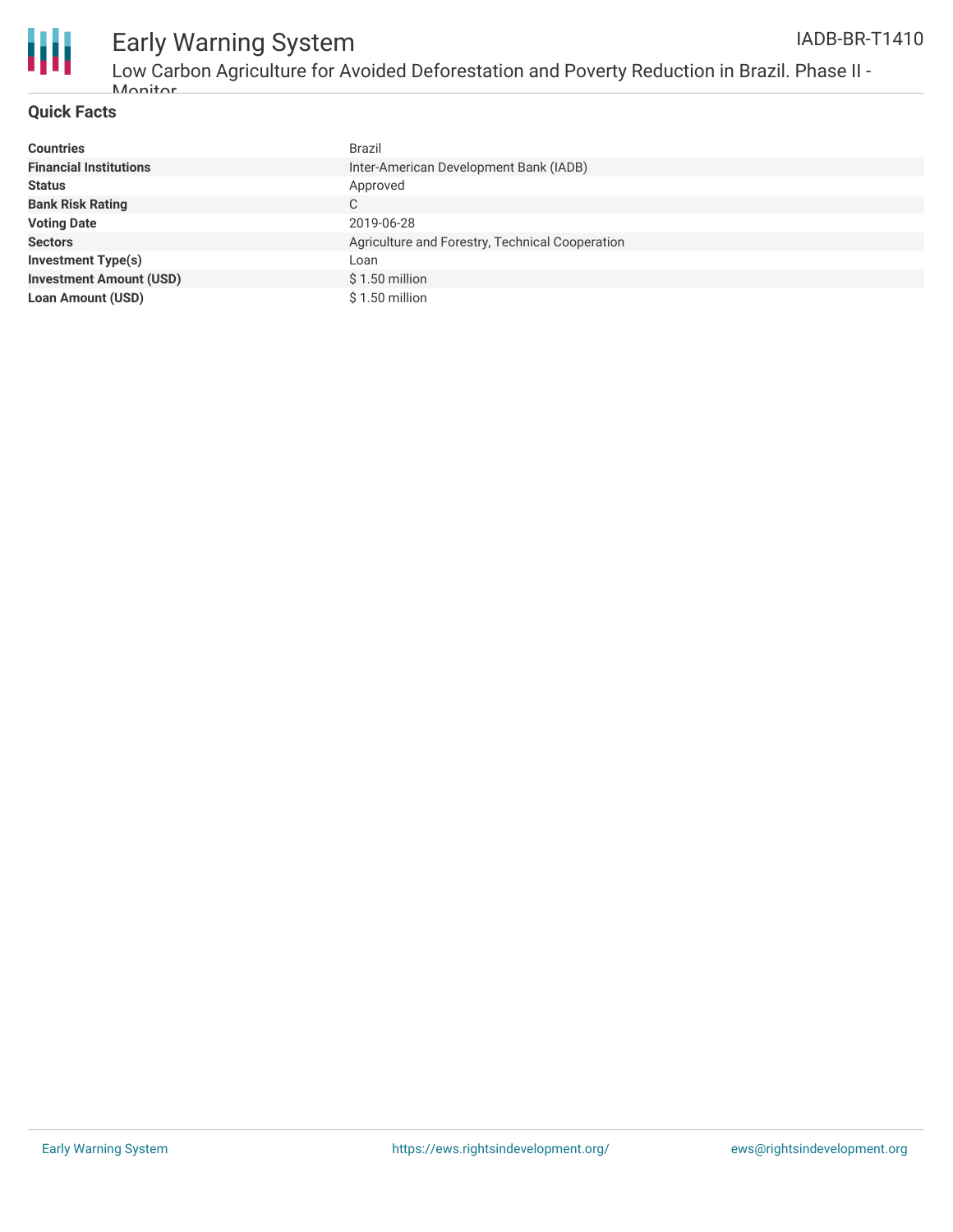

# **Project Description**

According to IADB website, the project intends to ensure the good quality of implementation and the upscaling of good practices of the second phase of the "Low Carbon Agriculture and Avoided Deforestation to Reduce Poverty in Brazil" project.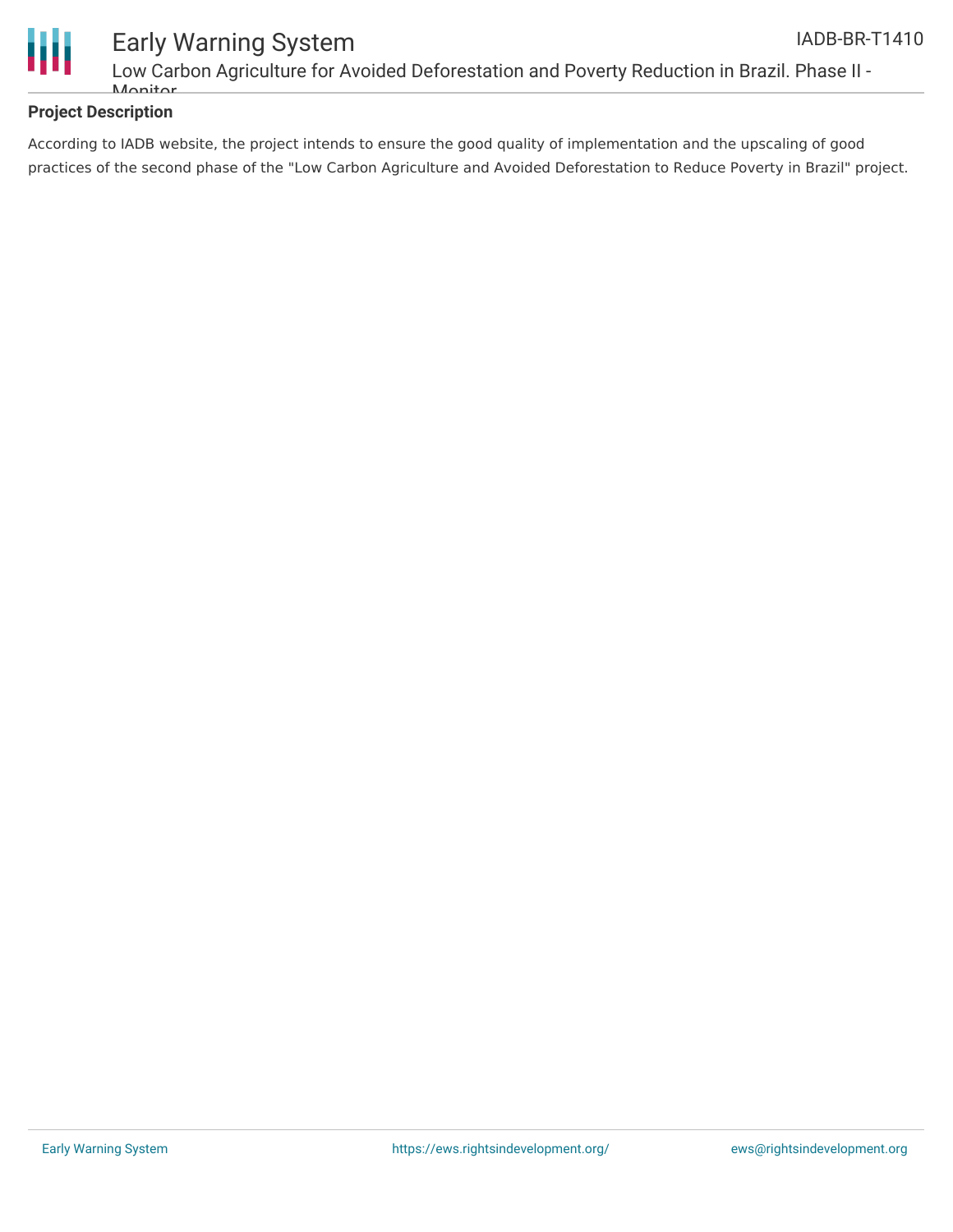

Low Carbon Agriculture for Avoided Deforestation and Poverty Reduction in Brazil. Phase II - **Monitor** 

### **Investment Description**

• Inter-American Development Bank (IADB)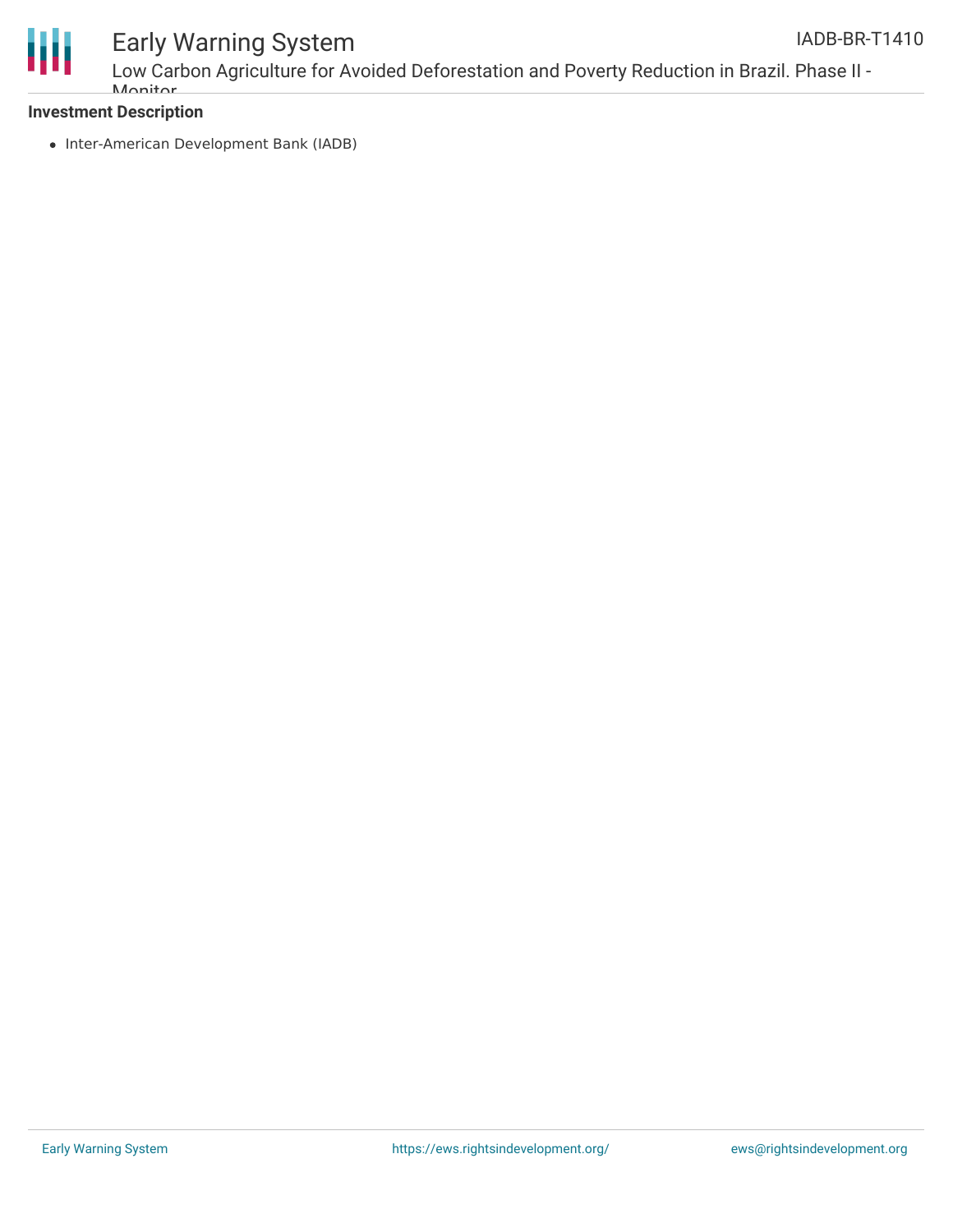

## **Contact Information**

No contact information provided at the time of disclosure.

#### **ACCOUNTABILITY MECHANISM OF IADB**

The Independent Consultation and Investigation Mechanism (MICI) is the independent complaint mechanism and fact-finding body for people who have been or are likely to be adversely affected by an Inter-American Development Bank (IDB) or Inter-American Investment Corporation (IIC)-funded project. If you submit a complaint to MICI, they may assist you in addressing the problems you raised through a dispute-resolution process with those implementing the project and/or through an investigation to assess whether the IDB or IIC is following its own policies for preventing or mitigating harm to people or the environment. You can submit a complaint by sending an email to MICI@iadb.org. You can learn more about the MICI and how to file a complaint at http://www.iadb.org/en/mici/mici,1752.html (in English) or http://www.iadb.org/es/mici/mici,1752.html (Spanish).